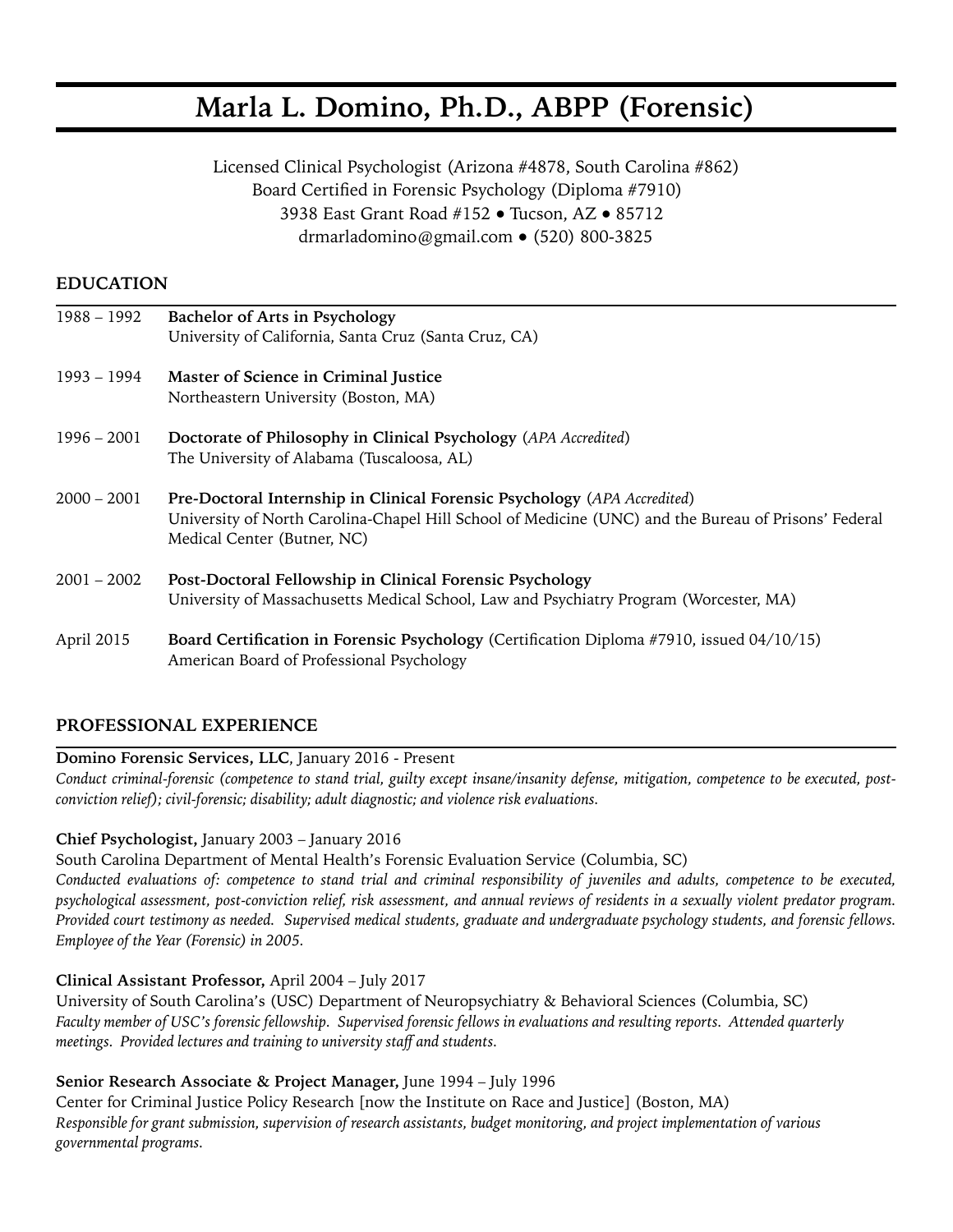# **LECTURES AND SPEAKING ENGAGEMENTS**

#### **Speaker**, August 2021

Legal Competency & Restoration for Mental Health Professionals, Sponsored by the Supreme Court of Arizona *Competence to Stand Trial Evaluations, Guilty Except Insane Evaluations,* and *Assessments in Forensic Exams* 

**Speaker,** February 2021 Southern Arizona Psychological Association *Forensic Report Writing* 

**Speaker**, March 2018 Pima County Bar Association *Working with Challenging Clients* 

**Invited Speaker,** April 2010, April 2011, May 2012, April 2013, April 2014, April 2015, April 2016, and April 2017 University of South Carolina's School of Medicine's Fellowship in Forensic Psychiatry *IQ and Achievement Testing* 

**Invited Speaker**, January 2012 White Knolls High School psychology classes (Lexington, SC) *Introduction to Forensic Psychology* 

**Presenter***,* May 2010 South Carolina Commission on Prosecution Coordination (Columbia, SC) *Forensic Mental Health Examinations* 

**Invited Speaker,** October 2003 – October 2009 University of South Carolina's Forensic Grand Rounds (Columbia, SC) *Testifying in Court, Double Discrimination: Inmates with Mental Illness, The Psychology of the Suicide Bomber, Comparisons of Forensic Evaluation Systems and Evaluators Across the United States* 

**Presenter,** September 2007 South Carolina Public Defenders' Association Annual Convention (Myrtle Beach, SC) *Clinical and Forensic Basics* 

**Invited Speaker**, July 2006 & July 2007 South Carolina Department of Mental Health Annual Social Worker Retreat (Columbia, SC) *Personality Disorders, Forensic Evaluation Basics*

**Invited Speaker,** Fall & Spring 2007 University of South Carolina, Psychology and the Law undergraduate and graduate course (Columbia, SC) *Competence to Be Executed* 

**Invited Speaker***,* September 2006 Spring Valley High School forensic classes (Columbia, SC) *Introduction to Forensics in Mental Health* 

**Invited Lecturer,** April 2004 University of South Carolina's School of Medicine (Columbia, SC) *Special Topics in Forensic Psychiatry: Malingering*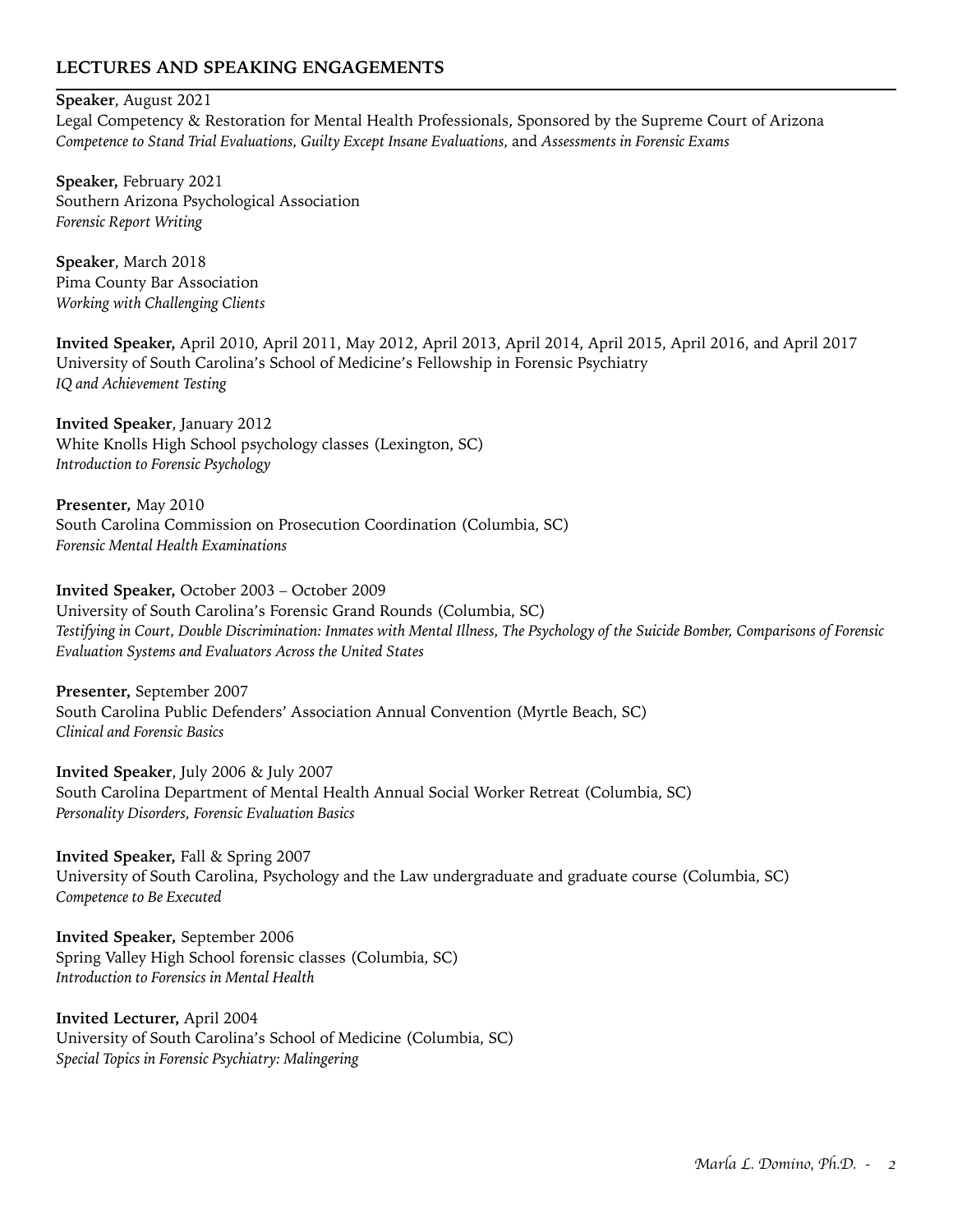#### **PUBLICATIONS**

Pardini, J., Scogin, F., Schriver, J., **Domino, M**., Wilson, D., & Larocca, M. (May 2014). Efficacy and Process of Cognitive Bibliotherapy for the Treatment of Depression in Jail and Prison Inmates. Psychological Services, Vol. 11(2), 141 – 152.

Domino, G., & Domino, M. (2006). Psychological Testing: An Introduction (second edition). Cambridge University Press: New York, NY.

Brodsky, S.L., Caputo, A.A., & **Domino, M.L.** (2002). The mental health professional in court: Legal issues, research foundations, and effective testimony. In B. VanDorsten (Ed.) Forensic Psychology: From Classroom to Classroom. Washington, DC: APA Books.

**Domino, M., & Packer, I.** (2002). Expert Testimony: Psychologist qualified to testify on the diagnosis of mental illness and relation to violent behavior. The Journal of the American Academy of Psychiatry and the Law, 30, 307 – 309.

Kersh, B.C., Bradley, L.A., Alarcón, G.S., Alberts, K.R., Sotolongo, A., Martin, M.Y., Aaron, L.A., Dewaal, D.F., **Domino, M.L.,** Chaplin, W.F., Palardy, N.R., Cianfrini, L., & Triana-Alexander, M. (2001). Psychosocial and health status variables independently predict health care seeking in fibromyalgia. Arthritis and Rheumatism, 45, 362-371.

**Domino, M. L., & Boccaccini, M. T. (2000).** Doubting Thomas: Should family members of victims watch executions? Law & Psychology Review, 24, 59-75.

Bradley, L., Sotolongo, A., Alberts, K., Alarcón, G., Mountz, J., Liu, H-G., Kersh, B., **Domino, M.**, DeWaal, D., Weigent, D., & Blalock, J. (1999). Abnormal regional cerebral blood flow in the caudate nucleus among fibromyalgia patients and non-patients is associated with insidious symptom onset. In L. Vecchiet & M. Giamberardino (Eds.), Muscle pain, myofascial pain, and fibromyalgia: Recent advances. (pp. 285-292). New York: Haworth Press. Also in the Journal of Musculoskeletal Pain, 7, 285-292.

Bradley, L., Alarcón, G., Mountz, J., Sotolongo, A., Alberts, K., Liu, H-G., Kersh, B., **Domino, M.**, & DeWaal, D. (1998). Acute pain produces abnormal regional cerebral blood flow (rCBF) in the anterior cingulate (AC) cortex in patients with fibromyalgia (FM). Arthritis and Rheumatism, 41 (Suppl.), S353.

Bradley, L., Alarcón, G., Sotolongo, A., Weigent, D., Alberts, K., Blalock, J., Kersh, B., **Domino, M.**, & DeWaal, D. (1998). Cerebrospinal fluid (CSF) levels of substance p (SP) are abnormal in patients with fibromyalgia (FM) regardless of traumatic or insidious pain onset. Arthritis and Rheumatism, 41 (Suppl.), S256.

Bradley, L., Sotolongo, A., Alberts, K., Alarcón, G., Mountz, J., Liu, H-G., Kersh, B., **Domino, M.**, & DeWaal, D. (1998). Abnormal regional cerebral blood flow (rCBF) in caudate nucleus among fibromyalgia (FM) patients and non-patients is specific to gradual symptom onset. Journal of Musculoskeletal Pain, 6 (Suppl. 2), 114.

Bradley, L., Sotolongo, A., Alberts, K., Alarcón, G., Mountz, J., Liu, H-G., Kersh, B., **Domino, M.**, & DeWaal, D. (1998). Does acute pain produce abnormal brain activity in patients with fibromyalgia (FM)? Journal of Musculoskeletal Pain, 6 (Suppl. 2), 115.

DeWaal, D., Bradley, L., Alberts, K., Sotolongo, A., Alarcón, G., Kersh, B., & **Domino, M.** (1998). Use of passive coping strategies is an independent predictor of disability in non-patients (Non-P's) with fibromyalgia (FM). Arthritis Care and Rheumatism, 11, S22; Arthritis and Rheumatism, 41 (Suppl.), S348.

**Domino, M.**, Bradley, L., Alberts, K., Sotolongo, A., Alarcón, G., Kersh, B., & DeWaal, D. (1998). Abuse history does not prospectively predict initial medical care for pain in non-patients (Non-P's) with fibromyalgia (FM). Arthritis Care and Rheumatism, 11, S10; Arthritis and Rheumatism, 41 (Suppl.), S184.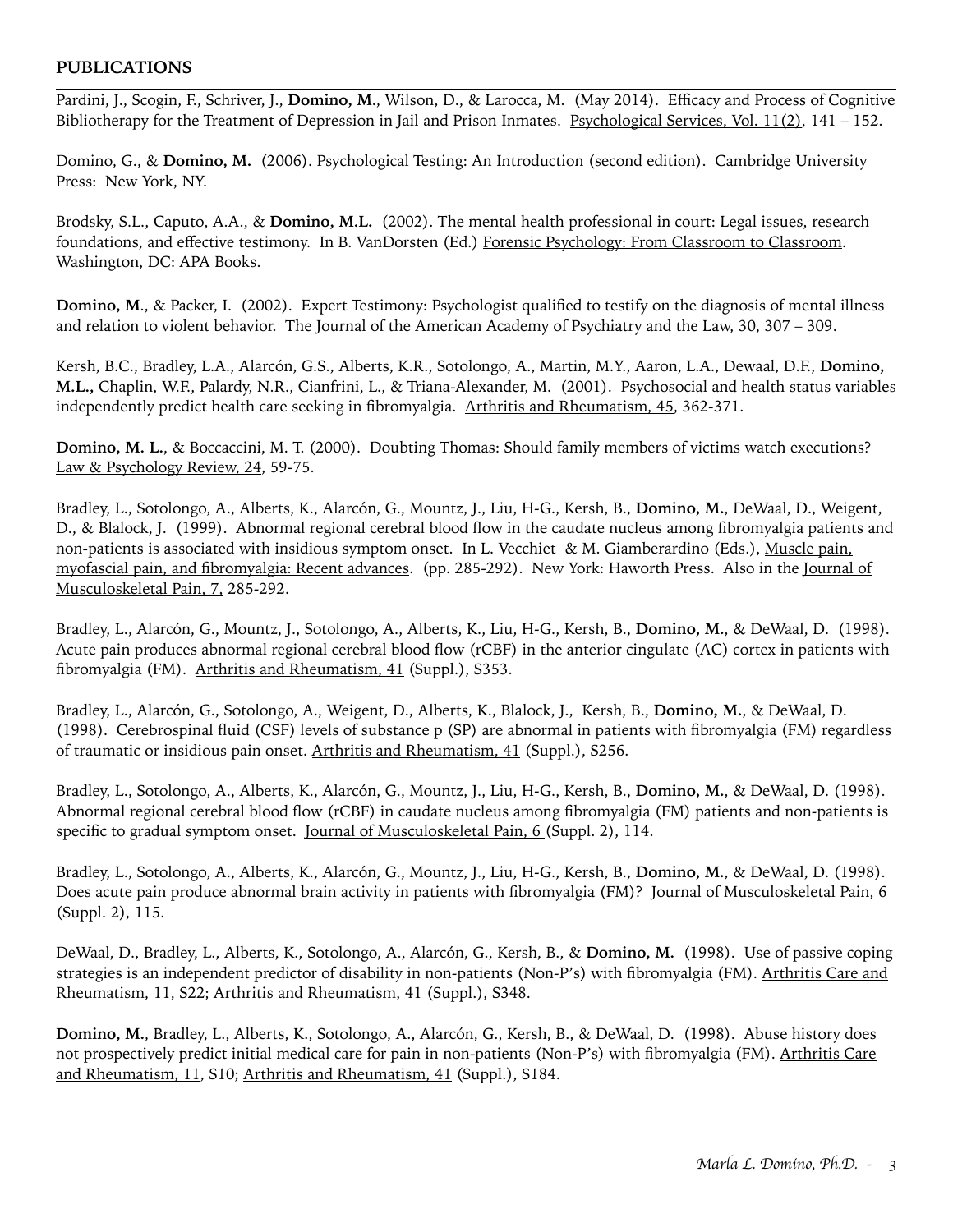# **PUBLICATIONS** (*con't*)

Kersh, B., Bradley, L., Alberts, K., Sotolongo, A., Alarcón, G., **Domino, M.**, & DeWaal, D. (1998). Psychosocial and health status variables independently predict health care seeking in fibromyalgia. Arthritis Care and Rheumatism, 11, S21; Arthritis and Rheumatism, 41 (Suppl.), S348.

 $\mathcal{L}_\mathcal{L} = \{ \mathcal{L}_\mathcal{L} = \{ \mathcal{L}_\mathcal{L} = \{ \mathcal{L}_\mathcal{L} = \{ \mathcal{L}_\mathcal{L} = \{ \mathcal{L}_\mathcal{L} = \{ \mathcal{L}_\mathcal{L} = \{ \mathcal{L}_\mathcal{L} = \{ \mathcal{L}_\mathcal{L} = \{ \mathcal{L}_\mathcal{L} = \{ \mathcal{L}_\mathcal{L} = \{ \mathcal{L}_\mathcal{L} = \{ \mathcal{L}_\mathcal{L} = \{ \mathcal{L}_\mathcal{L} = \{ \mathcal{L}_\mathcal{$ 

Sotolongo, A., Bradley, L., Alberts, K., Alarcón, G., Kersh, B., **Domino, M.**, & DeWaal, D. (1998). Low satisfaction with rewards for childhood illness behavior (CIB) is associated with high levels of chronic illness behavior in adult patients with fibromyalgia (FM). Arthritis Care and Rheumatism, 11, S10; Arthritis and Rheumatism, 41 (Suppl.), S184.

McDevitt, J., **Domino, M.**, Williamson, J., Berman, S. (Eds.). (October, 1994). Bias/Hate Crime Resource Manual. Produced by the Governor's Task Force on Hate Crimes, Massachusetts Executive Office of Public Safety (Boston, MA).

#### **PAPERS AND POSTER PRESENTATIONS AT SCIENTIFIC MEETINGS**

**Domino, M.,** & Grisso, T. (March 2004). AP-LS: American Psychologists' Legacy of Sexism? (disparity and discrimination in Division 41). Paper presented at the annual conference of the American Psychology-Law Society, Scottsdale, AZ.

**Domino, M.** (October 2003). Comparisons of forensic evaluation systems and evaluators across the United States. South Carolina Department of Mental Health Forensic Grand Rounds, Columbia, SC.

**Domino, M.** (March 2002). Partner notification of HIV: The influence of fear of AIDS, homophobia, and defendant's sexual orientation on adjudication. Paper presented at the biennial conference of the American Psychology-Law Society, Austin, TX.

**Domino, M**., Wilson, D.L., Boothby, J., Stump, J., Scogin, F., & Brodsky, S. (March 2000). Cognitive bibliotherapy treatment of depression with jail detainees. Poster presented at biennial conference of the American Psychology-Law Society, New Orleans, LA.

**Domino, M.**, Wilson, D.L., & Chaplin, W. (March 2000). Forensic inpatients' attitudes towards suicide. Poster presented at the biennial conference of the American Psychology-Law Society, New Orleans, LA.

**Domino, M.** (June 1999). Attitudes toward HIV/AIDS partner notification laws. Poster presented at the annual conference of the University of Alabama, Graduate Student Association, Tuscaloosa, AL.

**Domino, M.** (March 1999). Doubting Thomas: The value of watching executions. Poster presented at the annual conference of the Southeastern Psychological Association, Savannah, GA.

**Domino, M.** (March 1998). Effect of juror homophobia and defendant's/civil litigant's sexual orientation. Poster presented at the biennial conference of the American Psychology/Law Society, Redondo Beach, CA.

**Domino, M.** (June 1998). Effect of juror homophobia and defendant/civil litigant's sexual orientation on trial outcome. Poster presented at the annual conference of the University of Alabama, Graduate Student Association, Tuscaloosa, AL.

**Domino, M.**, & McDevitt, J. (1997). Drug court research and evaluation symposium: Evaluation of the Boston Drug Diversion Court. Paper presented at the annual meeting of the American Criminal Justice Sciences, Lexington, KY.

**Domino, M.** (1995). The prevalence of mentally ill offenders. Paper presented in a symposium, "Research on Mental Health Perspectives and Crime" at the American Society of Criminology annual conference, Boston, MA.